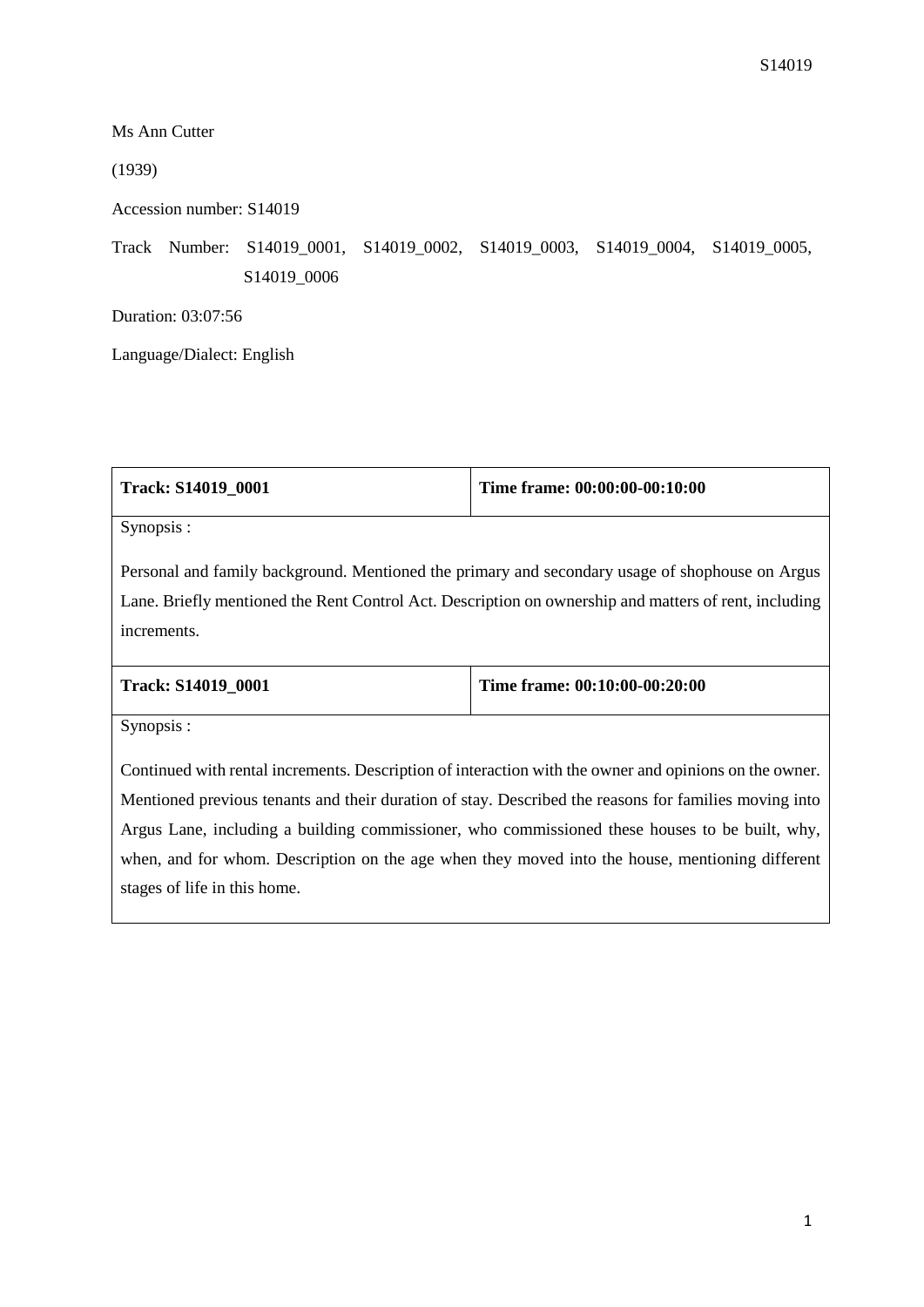| <b>Track: S14019 0001</b> | Time frame: $00:20:00-00:31:04$ |
|---------------------------|---------------------------------|
|                           |                                 |

Synopsis :

Description of the location of home on the street, exterior and interior features of home, including materials, layout, usages of each room. Mentioned renovations/changes to exterior due to an incident that happened during childhood. Described special origins of exterior floor tiles, and the difference between the five houses (in her opinion). Briefly mentioned sleeping arrangement of occupants in the house. Briefly described implementation of change from bucket system to flush system. Started describing renovations.

| Track: S14019 0002 |  |
|--------------------|--|
|--------------------|--|

**Time frame: 00:00:00-00:10:00** 

Synopsis :

Description of renovations to toilets upstairs and downstairs. Described maintenance of home including costs. Mentioned steel ceiling, bannisters. Described daily routine in the house during childhood, and most used space.

|  | Track: S14019 0002 |  |
|--|--------------------|--|
|--|--------------------|--|

**Time frame: 00:10:00-00:20:00** 

Synopsis :

Description on primary school daily routine, home usage (contd). Description on secondary school daily routine and home usage. Described early adulthood life, daily routine and home usage.

| Track: S14019 0002 | Time frame: $00:20:00-00:31:04$ |
|--------------------|---------------------------------|
|                    |                                 |

Synopsis :

Description of spiritual protection, furniture arrangement, activities, in most used space – living room. Described rooming arrangements, visitors. Described bucket system process and special incidents that occurred during primary – early secondary school stages in life, and prevention methods. Briefly described pets in the house.

| Track: S14019 0003 | Time frame: 00:00:00-00:10:00 |
|--------------------|-------------------------------|
|                    |                               |

Synopsis :

Description of pets' usage of the house. Described spiritual protection in different parts of the house. Described back lane usage. Described briefly extraordinary incidents in the house during retirement.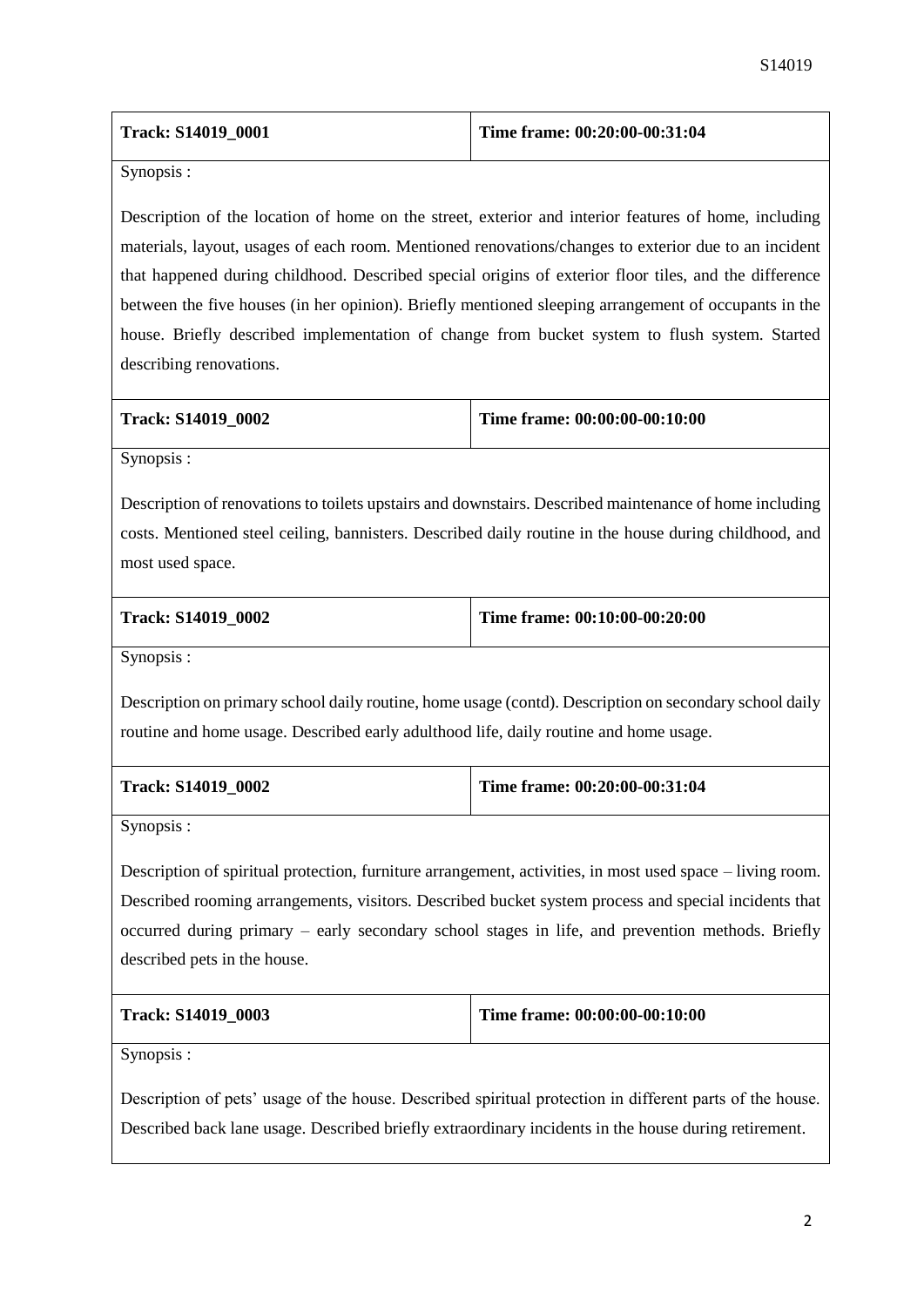| Track: S14019_0003                                                                                                                                                                                                                                                         | Time frame: 00:10:00-00:20:00                                                                           |  |  |
|----------------------------------------------------------------------------------------------------------------------------------------------------------------------------------------------------------------------------------------------------------------------------|---------------------------------------------------------------------------------------------------------|--|--|
| Synopsis:                                                                                                                                                                                                                                                                  |                                                                                                         |  |  |
|                                                                                                                                                                                                                                                                            | Continued with extraordinary incident and changes to the house thereafter. Briefly mentioned            |  |  |
|                                                                                                                                                                                                                                                                            | extraordinary incidents during childhood and changes to the house thereafter. Described most-used       |  |  |
| space during retirement (1992), memorable incidents that took place and any changes in layout of space.                                                                                                                                                                    |                                                                                                         |  |  |
| Described briefly daily routine during later retirement.                                                                                                                                                                                                                   |                                                                                                         |  |  |
| Track: S14019_0003                                                                                                                                                                                                                                                         | Time frame: 00:20:00-00:27:39                                                                           |  |  |
| Synopsis:                                                                                                                                                                                                                                                                  |                                                                                                         |  |  |
| Continued with description of daily routine during later retirement. Described changes to the house<br>during later retirement, after falling ill. Described illness. Described situation in home with domestic<br>help. Described most-used space in present time (2014). |                                                                                                         |  |  |
| Track: S14019_0004                                                                                                                                                                                                                                                         | Time frame: 00:00:00-00:10:00                                                                           |  |  |
| Synopsis:                                                                                                                                                                                                                                                                  |                                                                                                         |  |  |
|                                                                                                                                                                                                                                                                            | Brief description on special occasions in the house – birthdays. Described important personal occasions |  |  |
| at home during childhood, ie. prayer meetings. Described important special occasions at home during                                                                                                                                                                        |                                                                                                         |  |  |
| childhood, ie. Christmas. Began to describe briefly birthday parties.                                                                                                                                                                                                      |                                                                                                         |  |  |
| Track: S14019_0004                                                                                                                                                                                                                                                         | Time frame: 00:10:00-00:20:00                                                                           |  |  |
| Synopsis:                                                                                                                                                                                                                                                                  |                                                                                                         |  |  |
| Continued with description on Christmas.                                                                                                                                                                                                                                   |                                                                                                         |  |  |
| Track: S14019_0004                                                                                                                                                                                                                                                         | Time frame: 00:20:00-00:31:04                                                                           |  |  |
| Synopsis :                                                                                                                                                                                                                                                                 |                                                                                                         |  |  |
| Continued with description of special occasions in the home during childhood – birthdays. Then death<br>of a family member, and marriage.                                                                                                                                  |                                                                                                         |  |  |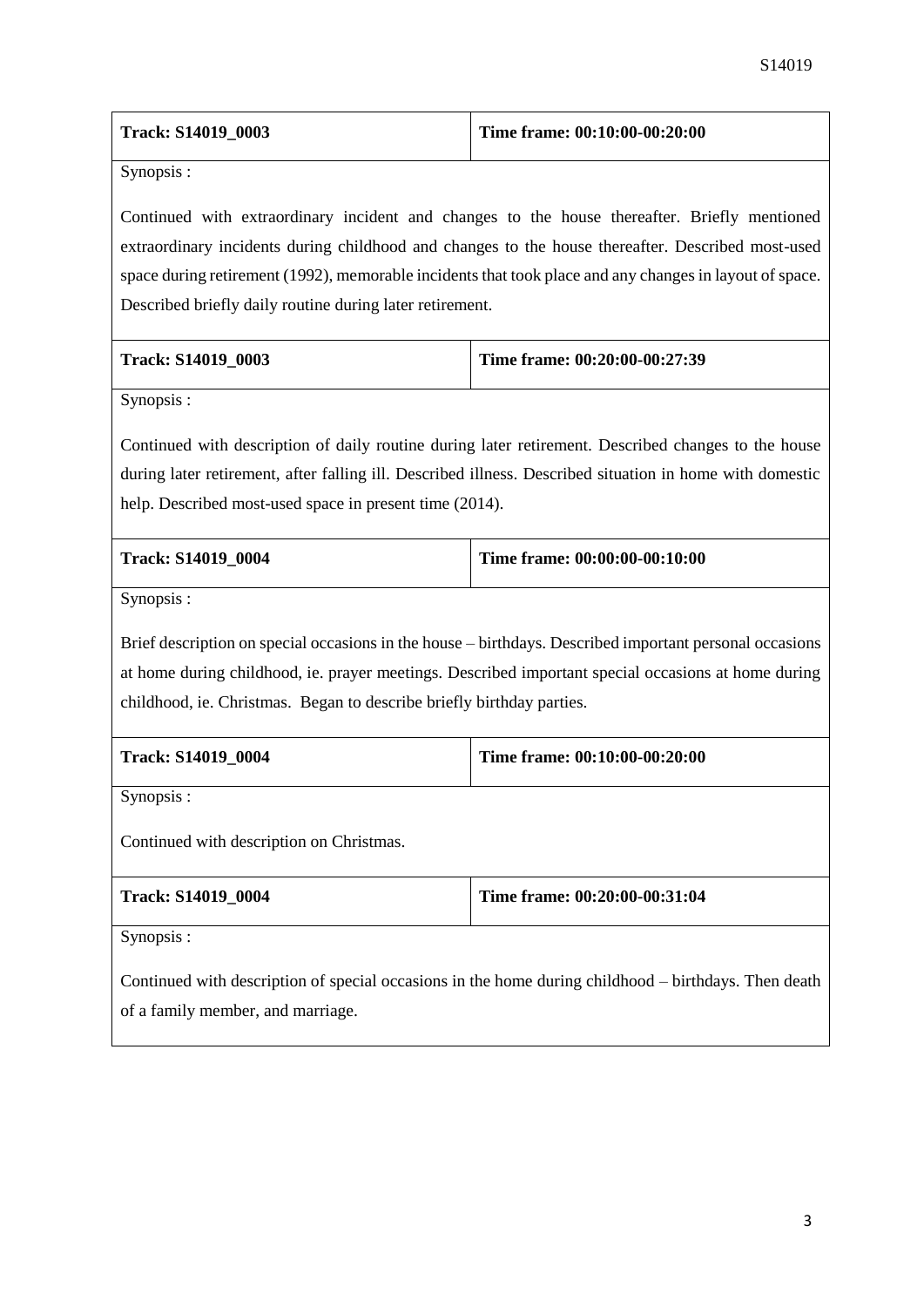| <b>Track: S14019 0005</b> | Time frame: 00:00:00-00:10:00 |
|---------------------------|-------------------------------|
|                           |                               |

Synopsis :

Continued with description of special occasions in the home during childhood – marriage. Briefly mentioned special occasions in the home during secondary school, early adulthood - funeral.

| <b>Track: S14019 0005</b> | Time frame: 00:10:00-00:20:00 |
|---------------------------|-------------------------------|
|                           |                               |

Synopsis :

Continued with description of special occasions in early adulthood, then adulthood, and how socioeconomic events (World War II) in Penang and Malaysia affected the home, building materials, and activities in the home.

| <b>Track: S14019 0005</b> | Time frame: 00:20:00-00:31:04 |
|---------------------------|-------------------------------|
|                           |                               |

Synopsis :

Description of the effects of socio-economic events (World War II, Rent Control Act, UNESCO World Heritage Site listing) in Penang and Malaysia on home, building materials, and activities (cont.)

| <b>Track: S14019 0006</b> | Time frame: $00:00:00-00:10:00$ |
|---------------------------|---------------------------------|
|                           |                                 |

Synopsis :

Continued with description of the effects of socio-economic events (UNESCO World Heritage Site listing) in Penang and Malaysia on home, building materials, and activities.

| <b>Track: S14019 0006</b> | Time frame: $00:10:00-00:20:00$ |
|---------------------------|---------------------------------|
|                           |                                 |

Synopsis :

Continued with description of the effects of socio-economic events (UNESCO World Heritage Site listing) in Penang and Malaysia on home, building materials, and activities. Described her feelings about and reasons for living in this house for such a long time (and for continuing to stay here), most liked thing about living in this house, the significance of the home to the tenant, and feelings about future generations living in this house.